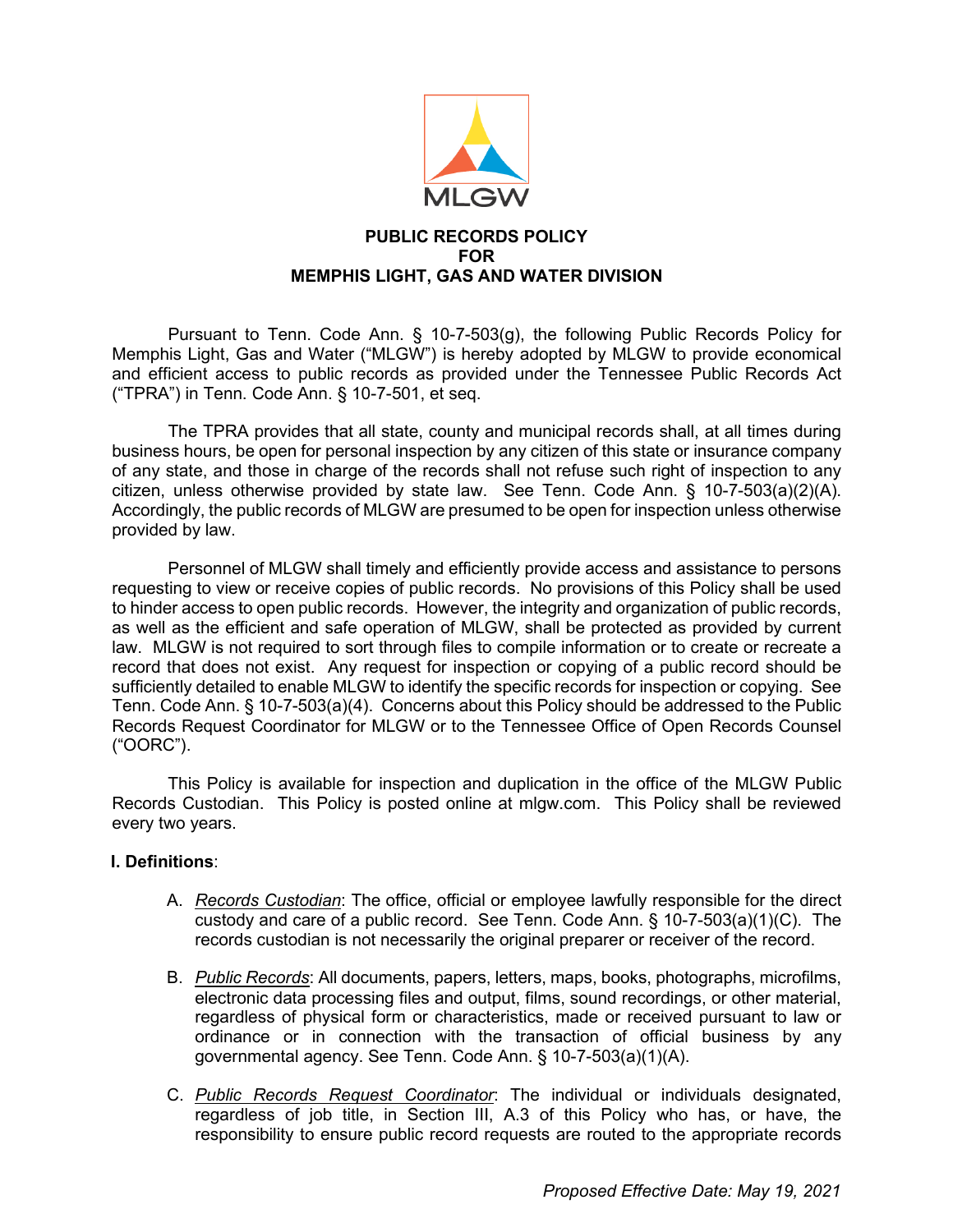custodian and are fulfilled in accordance with the TPRA. See Tenn. Code Ann. § 10- 7-503(a)(1)(B). The Public Records Request Coordinator may also be a records custodian.

D. *Requestor*: A person seeking access to a public record, whether it is for inspection or duplication.

# **II. Requesting Access to Public Records**

- A. Public record requests shall be made to the Public Records Request Coordinator ("PRRC") or his/her designee, by mail, in person or via email to mlgwpublicrecords@mlgw.org, in order to ensure public record requests are routed to the appropriate records custodian and fulfilled in a timely manner.
- B. Requests for inspection only cannot be required to be made in writing. The PRRC should request a mailing or email address from the requestor for providing any written communication required under the TPRA.
- C. Requests for inspection may be made orally or in writing using the attached Public Records Request Form at the MLGW Security Console, 220 S. Main Street, Memphis, TN 38103.
- D. Requests for copies, or requests for inspection and copies, shall be made in writing using the attached Public Records Request Form at the MLGW Security Console, 220 S. Main St., Memphis, TN 38103, or by emailing the form located at www.mlgw.com.
- E. Proof of Tennessee citizenship by presentation of a valid Tennessee driver's license (or alternative Tennessee state/city-issued form of photo ID) is required as a condition to inspect or receive copies of public records.
- F. Public notices, meeting documents, and frequently requested records are posted and readily available on mlgw.com.

## **III. Responding to Public Records Requests**

- A. Public Record Request Coordinator
	- 1. The PRRC shall review public record requests and make an initial determination of the following:
		- a. If the requestor provided evidence of Tennessee citizenship;
		- b. If the records requested are described with sufficient specificity to identify them; and
		- c. If MLGW is the custodian of the records.
	- 2. The PRRC shall acknowledge receipt of the request and take any of the following appropriate action(s):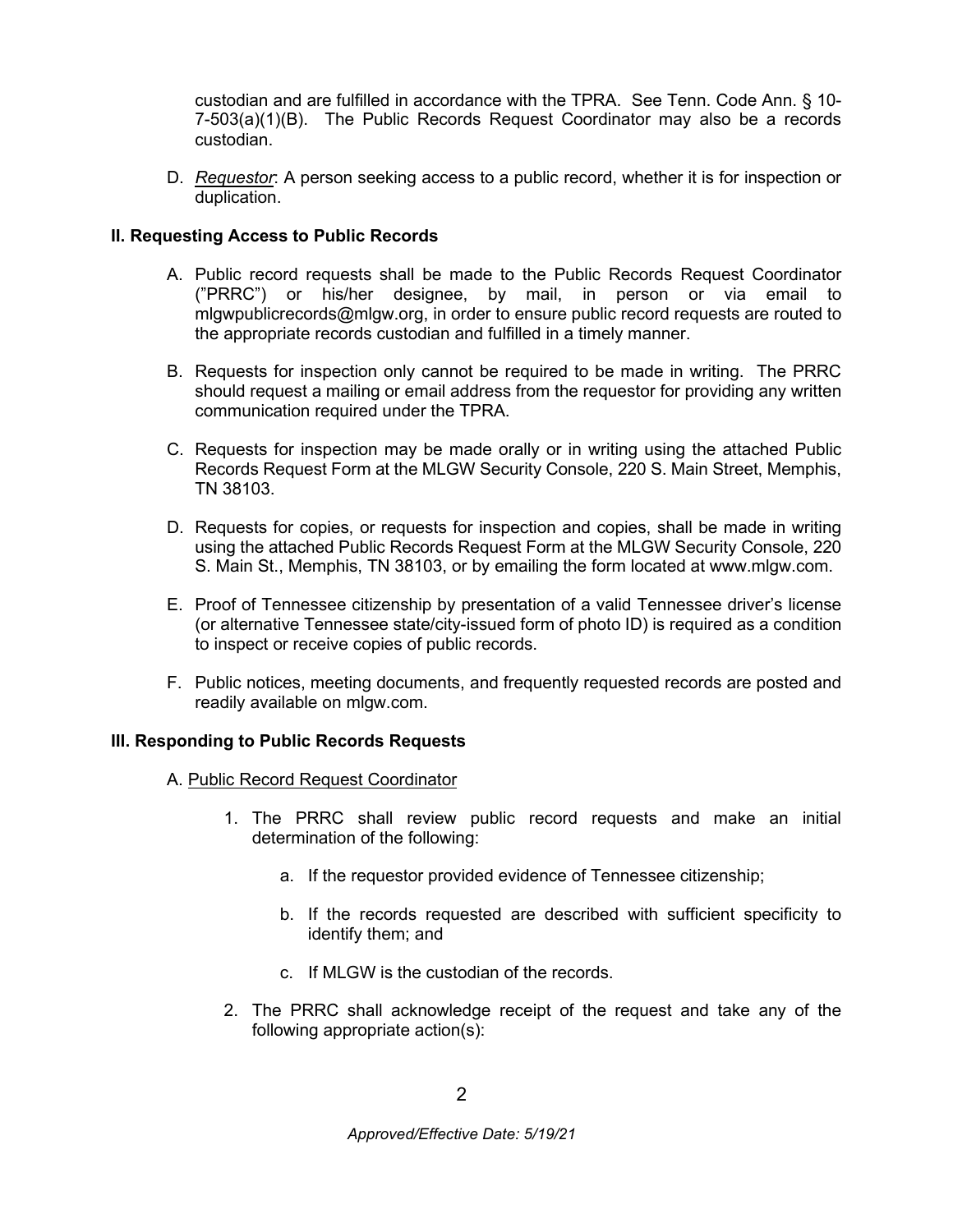- a. Advise the requestor of this Policy and the elections made regarding:
	- i. Proof of Tennessee citizenship;
	- ii. Form(s) required for copies;
	- iii. Fees (and labor threshold and waivers, if applicable); and
	- iv. Aggregation of multiple or frequent requests.
- b. If appropriate, deny the request in writing, providing the appropriate ground(s) such as one of the following:
	- i. The requestor has not presented evidence of being, a Tennessee citizen.
	- ii. The request lacks specificity. (Offer to assist in clarification)
	- iii. An exemption makes the record not subject to disclosure under the TPRA. (Provide the exemption in written denial)
	- iv. MLGW is not the custodian of the requested records.
	- v. The records do not exist.
- c. If appropriate, contact the requestor to see if the request can be narrowed.
- d. Forward the records request to the appropriate records custodian and advise the requestor of such action. If requested records are in the custody of a different governmental entity, and the PRRC knows the correct governmental entity, advise the requestor of the correct governmental entity and PRRC for that entity if known.
- 3. The designated PRRC is:
	- a. Name or title: Public Records Coordinator
	- b. Contact information: 220 S. Main Street, Memphis, TN 38103 901-528-4557 [mlgwpublicrecords@mlgw.org](mailto:mlgwpublicrecords@mlgw.org)
- 4. The PRRC shall report to the governing authority on an annual basis about MLGW's compliance with the TPRA pursuant to this Policy and shall make recommendations, if any, for improvement or changes to this Policy.
- B. Records Custodian
	- 1. Upon receiving a public records request, a records custodian shall promptly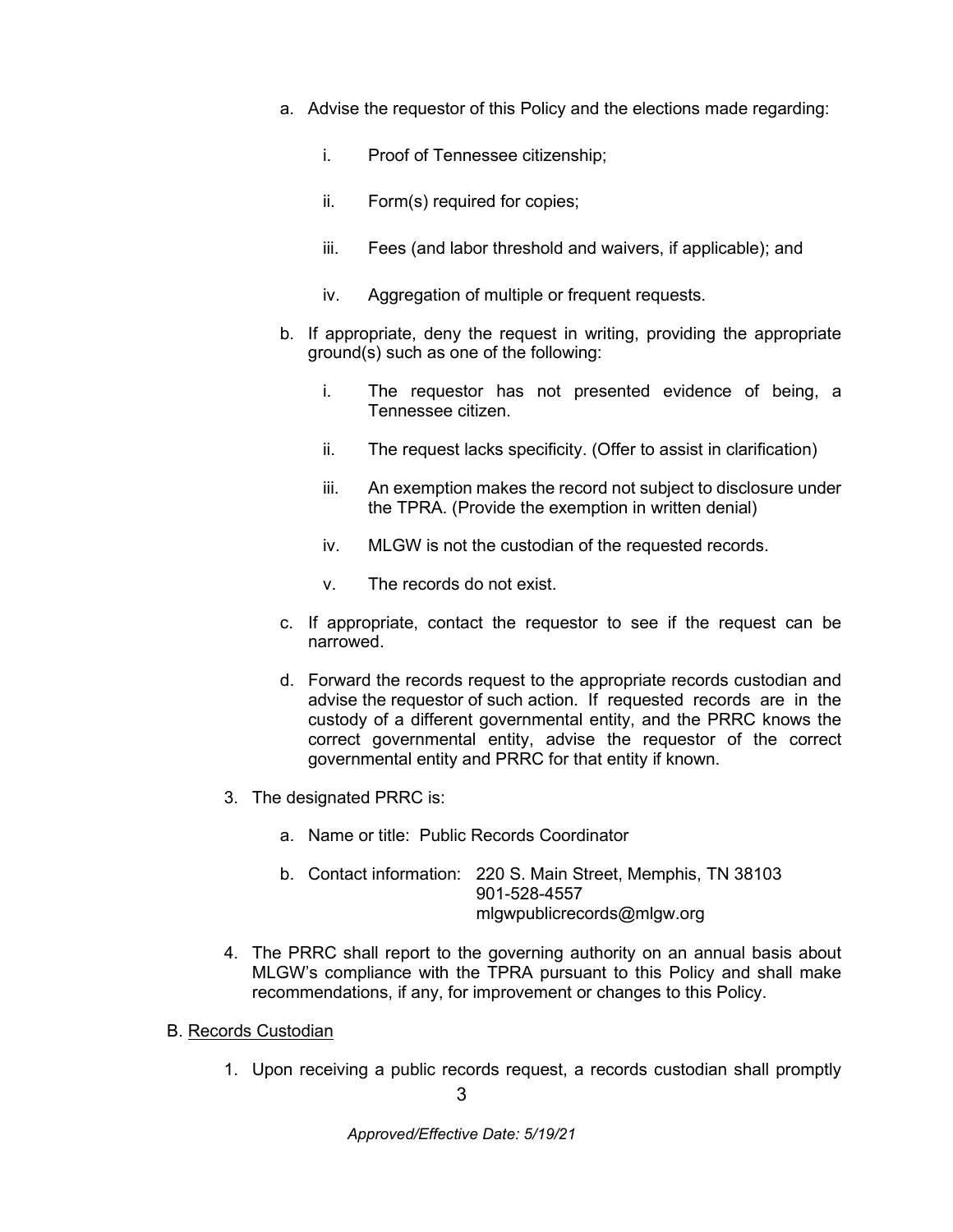make requested public records available in accordance with Tenn. Code Ann. § 10-7-503. If the records custodian is uncertain that an applicable exemption applies, the custodian may consult with the PRRC. MLGW counsel will contact the OORC if additional assistance is required.

- 2. If not practicable to promptly provide requested records because additional time is necessary to determine whether the requested records exist; to search for, retrieve, or otherwise gain access to records; to determine whether the records are open; to redact records; or for other similar reasons, then a records custodian shall, within seven (7) business days from the records custodian's receipt of the request, send the requestor a response indicating the reason the request will not be fulfilled within seven (7) business days.
- 3. If a records custodian denies a public record request, he or she shall deny the request in writing as provided in Section III.A.2.b using the Public Records Request Response Form.
- 4. If a records custodian reasonably determines production of records should be segmented because the records request is for a large volume of records, or additional time is necessary to prepare the records for access, the PRRC shall use the Public Records Request Response Form to notify the requestor that production of the records will be in segments and that a records production schedule will be provided as expeditiously as practicable. If appropriate, the PRRC should contact the requestor to see if the request can be narrowed.
- 5. If a records custodian discovers records responsive to a records request were omitted, the records custodian shall notify the PRRC and the PRRC should contact the requestor concerning the omission and produce the records as quickly as practicable.
- 6. Without prior communication from the PRRC(s), the records custodian shall not directly communicate or provide records to the requestor.

## C. Redaction

- 1. If a record contains confidential information or information that is not open for public inspection, the records custodian shall prepare a redacted copy prior to providing access. If questions arise concerning redaction, the records custodian should coordinate with the PRRC, counsel or other appropriate parties regarding review and redaction of records. The counsel may also consult with the OORC, if necessary, or with the Office of Attorney General and Reporter.
- 2. Whenever a redacted record is provided, the PRRC should provide the requestor with the basis for redaction. The basis given for redaction shall be general in nature and not disclose confidential information.

#### **IV. Inspection of Records**

A. There shall be no charge for inspection of open public records, unless expressly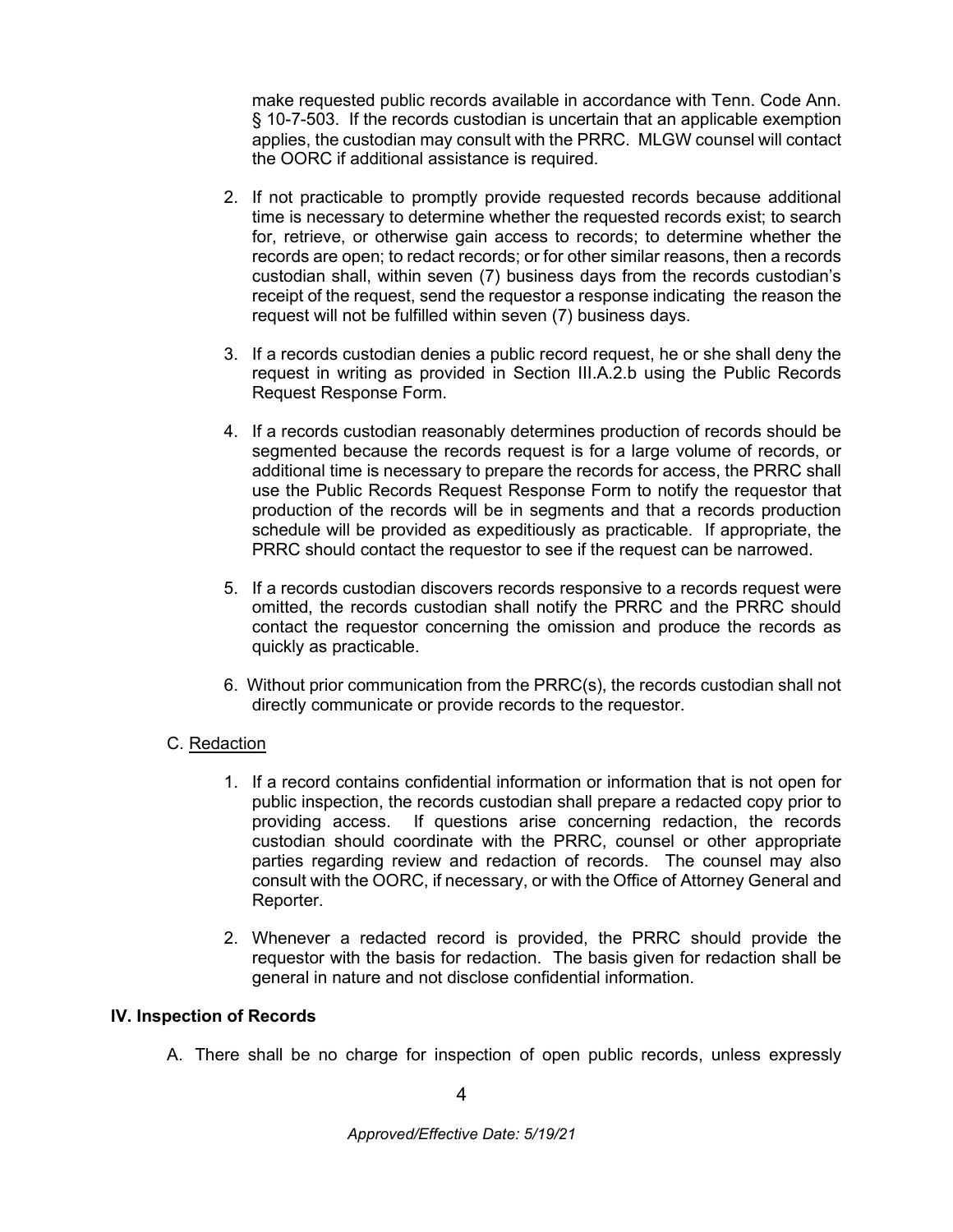permitted by law.

- B. The location for inspection of records within the offices of MLGW should be determined by the records custodian and communicated to the requestor by the PRRC .
- C. Under reasonable circumstances, the PRRC or a records custodian may require an appointment for inspection or may require inspection of records at an alternate location. When an appointment is required to inspect, the requestor will be given the opportunity to coordinate the time and days with the PRRC or records custodian.

#### **V. Copies of Records**

- A. A records custodian shall promptly respond to a public record request for copies in the most economic and efficient manner practicable.
- B. Copies will be available for pickup at a location specified by the PRRC.
- C. Upon payment for postage, copies will be delivered to the requestor's home address by the United States Postal Service. Additional permitted means of delivery are electronic.
- D. A requestor will not be allowed to make copies of records with personal equipment, including but not limited to cell phones and photocopiers.
- E. MLGW will not provide documents in a manner that can easily be manipulated or altered, compromising the integrity of the information requested. Records received electronically will be delivered in PDF or locked Excel format only.

#### **VI. Fees and Charges and Procedures for Billing and Payment**

- A. Fees and charges for copies of public records should not be used to hinder access to public records.
- B. Records custodians shall provide the PRRC with an itemized estimate of the charges prior to producing copies of records. The PRRC will provide the estimate to the requestor and may require pre-payment of such charges before producing requested records.
- C. When fees for labor do not exceed 2 hours and the documents can easily be provided electronically, the fees may be waived. Requests for waivers for fees above \$500 must be presented to the counsel and VP of Community and External Affairs, who is authorized to determine if such waiver is in the best interest of MLGW and for the public good. Fees associated with aggregated records requests will not be waived.
- D. Fees and charges for copies are as follows (*if higher than the amounts authorized by the OORC Schedule of Reasonable Charges, documentation should be attached*):
	- 1. \$0.15 per page for letter- and legal-size black and white copies.
	- 2. \$0.50 per page for letter- and legal-size color copies.